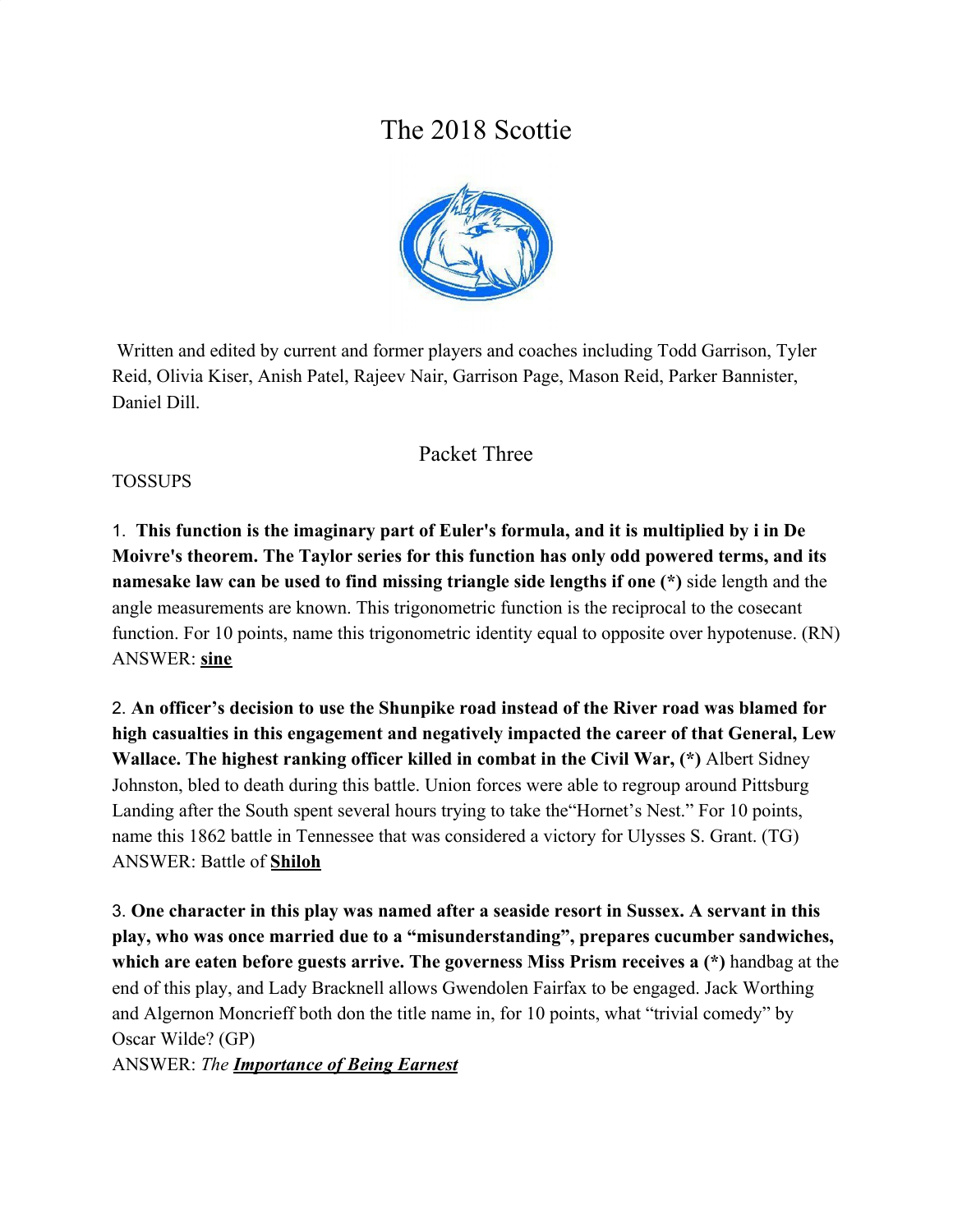4. **One example of this state is named after Torricelli, and is created by inverting a flask of mercury. A Perkin Triangle is a common setup used in a type of distillation named for these things. This medium has a refractive index of exactly one, and the (\*)** speed of light in this medium is equal to the constant 3 times 10 to the eighth power meters per second. Space is the most cited example of, for 10 points, what medium characterized by a lack of matter? (MR) ANSWER: **vacuum**

5. **During the premiere of one of this man's operas, the revolt at Kromi scene was removed for political reasons. This composer of the** *Songs and Dances of Death* **was crushed when Mily Balakirev refused to perform one of his works. An alto saxophone solo was added to the "Old Castle" movement of one work by this man, which also contains an opening (\*)** Promenade movement and finishes with *The Great Gate of Kiev*. For 10 points, name this Russian composer of *Night on Bald Mountain* and *Pictures at an Exhibition*.(RN) ANSWER: Modest **Mussorgsky**

6. **Two characters in this novel take the healing elixir called the "balms of Firearbras", which causes them to be sick. In this work, a character is told that a wizard has incinerated his library. The titular "ingenious nobleman" travels on (\*)** Rosinante and persuades his neighbor Sancho Panza to accompany him on his adventures. Windmills are believed to be giants in, for 10 points, what novel by Miguel de Cervantes that sees a man go mad with chivalry? (GP)

ANSWER: *Don Quixote* [or *The Ingenious Gentleman Don Quixote of La Mancha;* or *El ingenioso hidalgo Don Quixote de la Mancha*]

7. **Natalie Wood's husband has this first name, and her sister Lana believes that he is responsible for her mysterious death from drowning. The current Special Counsel in charge of investigating Russian interference in the 2016 US Presidential election has this first name, as did the lead singer of (\*)** Led Zeppelin. A coup d'etat removed a man with this first name from the Zimbabwean presidency after 20 years. For 10 points, RFK Stadium in Washington, D.C. is named after a man with this first name who was the brother of JFK.(TG) ANSWER: **Robert**

8. **This man moved his capital to present-day Qantir, where he could more easily launch his campaigns into Syria. He hosted 14 Sed festivals, more than any other ruler. This man succeeded his father Seti I as pharaoh, and his favorite consort was (\*)** Nefertari. This pharaoh was involved in the largest chariot battle in history, and he ordered the building of the temples at Abu Simbel. For 10 points, name this New Kingdom pharaoh who defeated the Hittites at the Battle of Kadesh. (PB)

ANSWER: **Ramses II** [or **Ramses the Great**; prompt on just "Ramses"]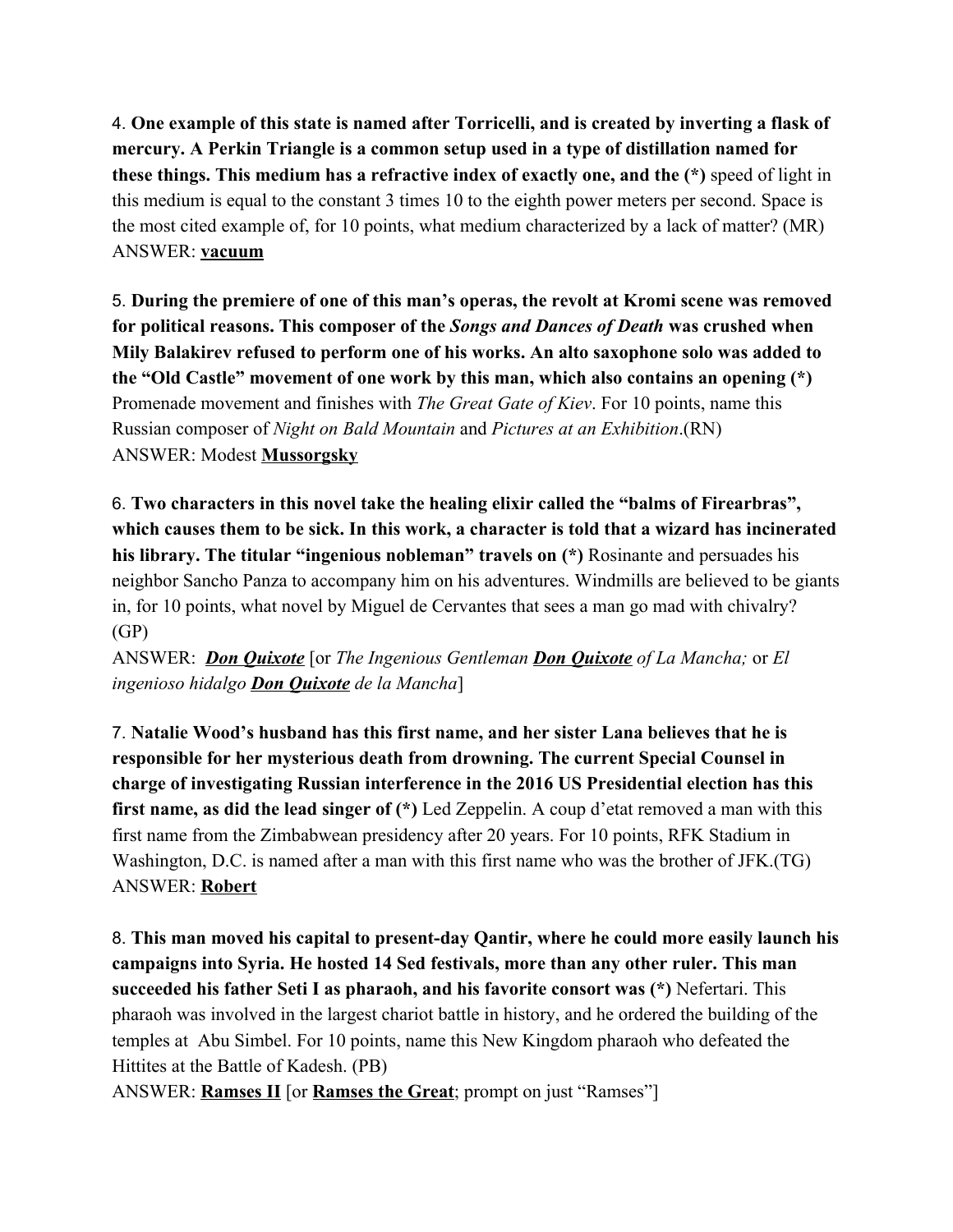9. **A character in this novel buries three sacks of gold for men who brought her a statue of Saint Joseph. Seventeen brothers in this novel receive Ash Wednesday crosses that become permanent, and their father builds fishes out of (\*)** gold in his workshop. A manuscript by Melquiades is deciphered by Aureliano in this novel as a storm destroys the city of Macondo. For 10 points, name this novel about the Buendia family written by Gabriel Garcia Marquez. (GP)

ANSWER: *One Hundred Years of Solitude* [or *Cien Años de Soledad*]

10. **One of this man's lesser known works depicts a president with orange eyes and blue skin and is titled "Vote McGovern." This artist painted a banana for the cover of the debut album of the Velvet Underground, which they recorded while on this man's Exploding Plastic Inevitable tour. This artist was (\*)** shot by Valerie Solanas in his studio, the Factory, and painted numerous car crashes in his *Death and Disaster* series. For 10 points, name this pop artist, most famous for his screen prints and painting of Campbell's soup cans. (MR) ANSWER: Andy **Warhol**a

11. **These entities take on a spiny appearance in the disease acanthocytosis. These cells lack a nucleus, and are also called erythrocytes. Approximately one quarter of the cells in an adult human are these cells. They possess a (\*)** biconcave shape to maximize their surface area to volume ratio, and they get their color from the iron binding protein hemoglobin. For 10 points, name these cells that constitute part of a namesake body fluid. (MR) ANSWER: **red blood cells** [or **RBC**]

12. **Emile Waldteufel composed one of these pieces that is still commonly used for on-ice performances. This dance was originally created by German peasants in the 13th century, and several of them appear in** *The Nutcracker***, including ones "of the Snowflakes" and "of the (\*)** Flowers." Other famous examples of this type of dance include the "Minute" one and "The Blue Danube." For 10 points, name this dance in 3/4 time, whose namesake "king" was Johann Strauss. (DD/TR)

ANSWER: **waltz** [accept **valse** or **walzer**]

13. **Some practitioners of this religion practice the ital diet. The practice of "grounding" in this belief system is the creation of new relationships between members, and different branches of this faith are known as mansions. Some practitioners of this religion believe (\*)** Emperor Haile Selassie is the second coming of Christ, while others believe he is just a prophet. For 10 points, name this religion widely practiced in Jamaica. (MR) ANSWER: **Rasta**farianism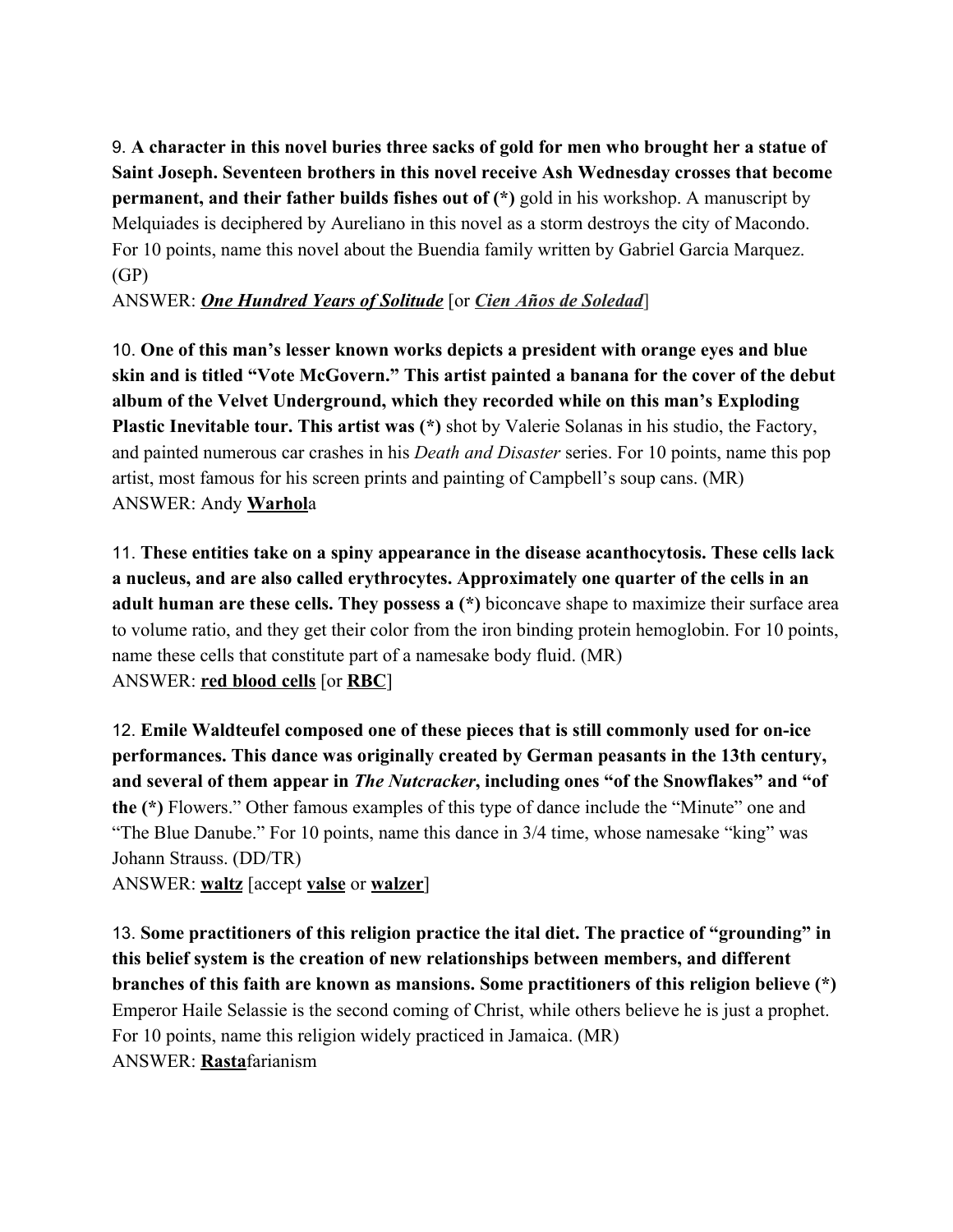14. **The first person to explain the practical uses of this element was French entomologist René Antoine Ferchault de Réaumur. The main ore of this element is the grayish-black hematite, which produces a red streak. The Earth's (\*)** inner core consists mainly of this element and nickel. This element reacts with oxygen to form rust. For 10 points, name this transition metal with chemical symbol Fe. (MR) ANSWER: **Iron** [accept **Fe** until mentioned]

15. **This battle was preceded by one side's capture of the Venetian colony of Famagusta. The tide of this battle, which was fought in the Gulf of Patras, changed when a counter-attack led by the Colonna saved the Real and led to the capture of the opposing commander's flagship. Andrea (\*)** Doria and Miguel Cervantes fought in this battle which saw Don Juan of Austria defeat forces lead by Ali Pasha. For 10 points, name this 1571 combined naval victory for the Holy League against the Ottoman Empire. (RN) ANSWER: Battle of **Lepanto**

16. **This area is home to the largest supply of sodium nitrate in the world, and soil samples from here are similar to ones from Mars. The European Southern Observatory owns and operates a four-part telescope in this area. This desert was the source of conflict for an 1879 to 1883 war in which (\*)** Peru and Bolivia were defeated by Chile. For 10 points, name this home of the Very Large Telescope, a South American desert that is considered the driest hot desert on Earth. (PB)

ANSWER: **Atacama** Desert

17. **This poet says "Christ follows Dionysus" and "His true Penelope was Flaubert" in a poem in which a man "strove to resuscitate the dead art/of poetry". Besides "Hugh Selwyn Mauberley***,"* **this poet also wrote a fourteen word poem containing the line (\*)** "Petals on a wet, black bough." That poem is "In a Station of the Metro." For 10 points, name this American imagist poet of *The Cantos* who was charged with treason for supporting fascism in 1945. (GP) ANSWER: Ezra **Pound**

18. **At a 1982 lecture, this social theorist outlined four "technologies" that humans use to understand themselves. This man used the term "discourse" when describing how social practices contribute to ways of constituting knowledge. The torture of Robert Francois (\*)** Damiens and the idea that modern institutions resemble Bentham's Panopticon were discussed in a work by this man. For 10 points, name this Frenchman who authored *The History of Sexuality* and *Discipline and Punish.*(TG) ANSWER: Michel **Foucault**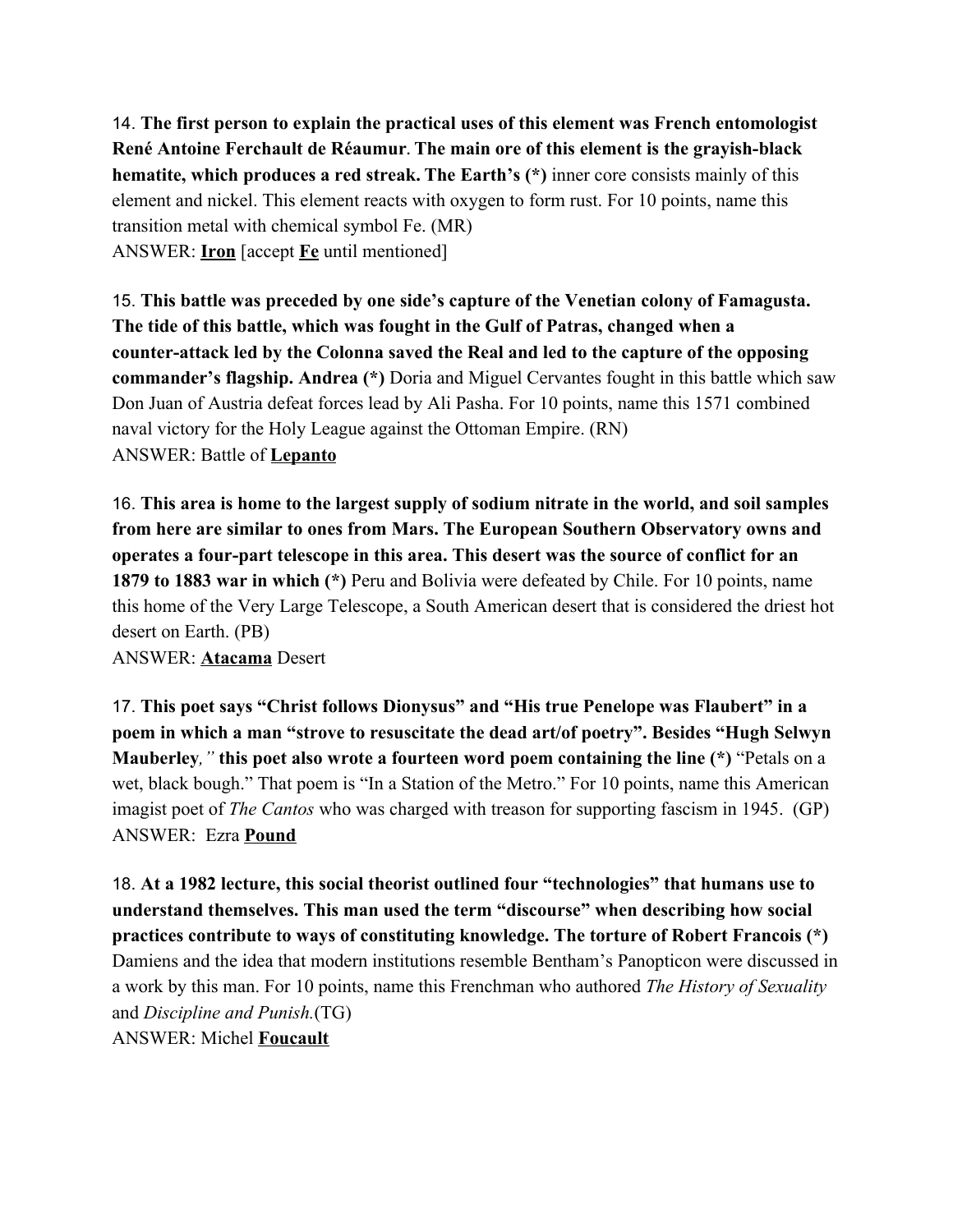19. **This politician was part of a team of food scientists whose breakthrough led to the production of soft-serve ice cream. This leader's Secretary of Defense, Michael Heseltine, was forced to resign in the Westland Affair, and this leader survived an assassination attempt by (\*)** Patrick MaGee. This Prime Minister, nicknamed the "Milk Snatcher," came to power during the Winter of Discontent. For 10 points, name this first female British Prime Minister, nicknamed the Iron Lady. (RN) ANSWER: Margaret **Thatcher**

20. **One of this thinker's best known works was written as a preface to three essays he had written titled** *Meteors***,** *Geometry***, and** *Dioptique***. This man argued that one must consider any idea false if there was any trace of doubt and posited that an (\*)** evil demon deceiving him might prevent ever obtaining certain knowledge. This man reasoned that intellect, not sensory information, allowed one to identify a ball of wax. For 10 points, name this author of *Discourse on Method* who argued "cogito ergo sum." (TG) ANSWER: Rene **Descartes** [or **Renatus Cartesius**]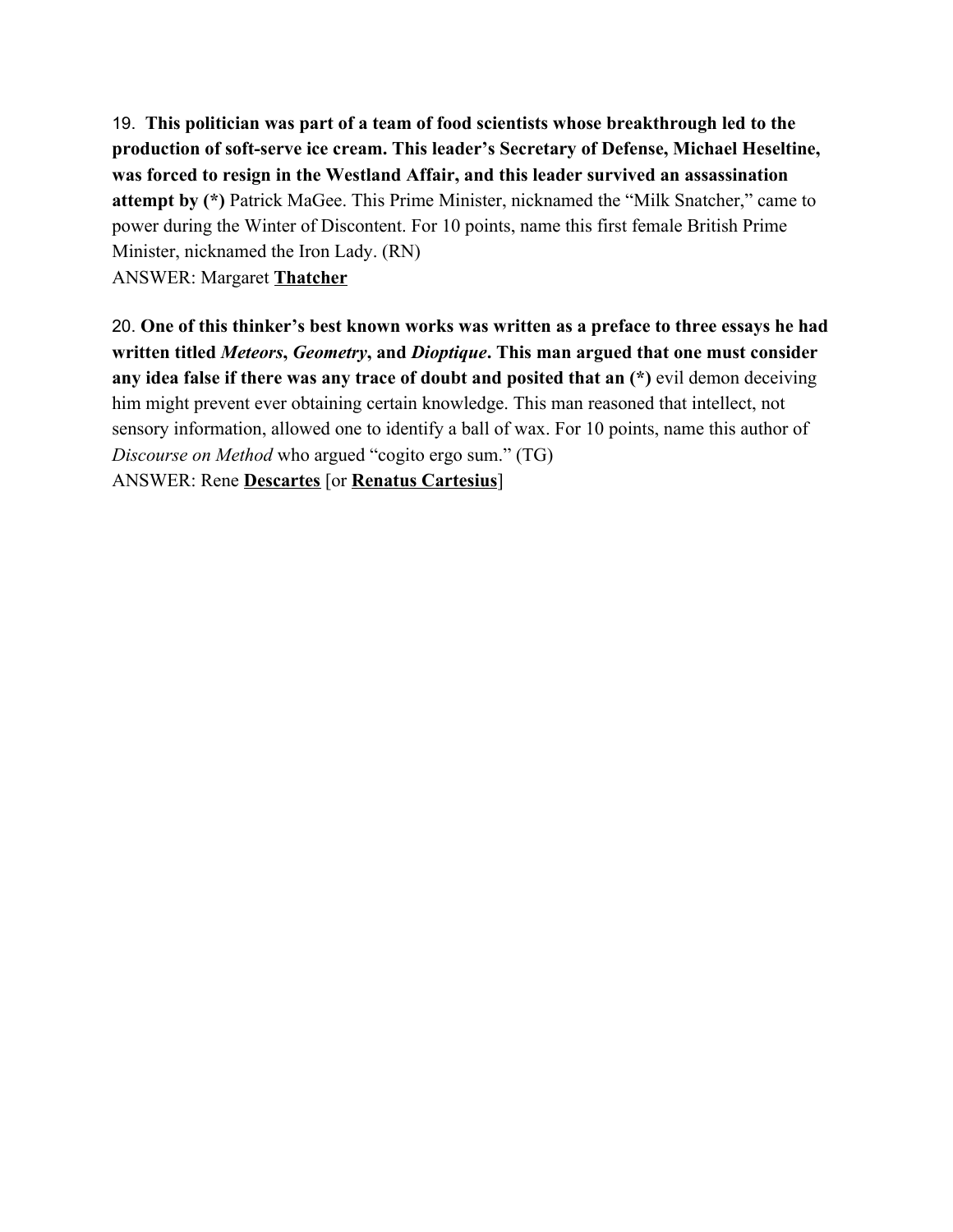#### BONUSES

1. This caliphate was the first to control parts of Spain, and was founded by relatives of Uthman. For 10 points each: (AP)

[10] Name this second Islamic caliphate that was founded in 661 by Muawiya I.

ANSWER: **Umayyad** Caliphate

[10] The Umayyad capital was this city in the Levant. This city's "steel" was a reference to the swords that were made or sold here.

#### ANSWER: **Damascus**

[10] After the Umayyads conquered the Iberian peninsula, their expansion was halted by forces led by Charles Martel in this battle.

#### ANSWER: Battle of **Tours**

2. Lawrence Colburn, Glenn Andreotta, and Hugh Thompson, Jr. were awarded the Soldier's Medal for their actions during this event. For 10 points each: (RN)

[10] Name this 1968 massacre of hundreds of South Vietnamese civilians by American soldiers in a certain hamlet.

ANSWER: **My Lai** Massacre [accept **Son My** Massacre or **Pinkville** Massacre]

[10] This man, who would later serve as the first African American Secretary of State under

George W. Bush, was criticized for refuting the massacre while serving as an army major. ANSWER: Colin **Powell**

[10] This lieutenant was the only individual convicted for his actions during the My Lai massacre.

ANSWER: William **Calley**

3. For 10 points each, answer the following about the Mighty Five. (RN)

[10] This member of the Mighty Five composed works like the *Golden Cockerel* and included the "Flight of the Bumblebee" in his opera, *The Tale of Tsar Saltan*.

ANSWER: Nikolai **Rimsky Korsakov**

[10] The Mighty Five was led by this man, who composed *Overture on Russian Themes* and music to *King Lear*.

### ANSWER: Mily **Balakirev**

[10] The Mighty Five disagreed with this other Russian composer on the influences of Russian classical music. He composed works like *Variations on a Theme by Gluck* and the opera *Eugene Onegin*.

ANSWER: Pyotr Ilyich **Tchaikovsky**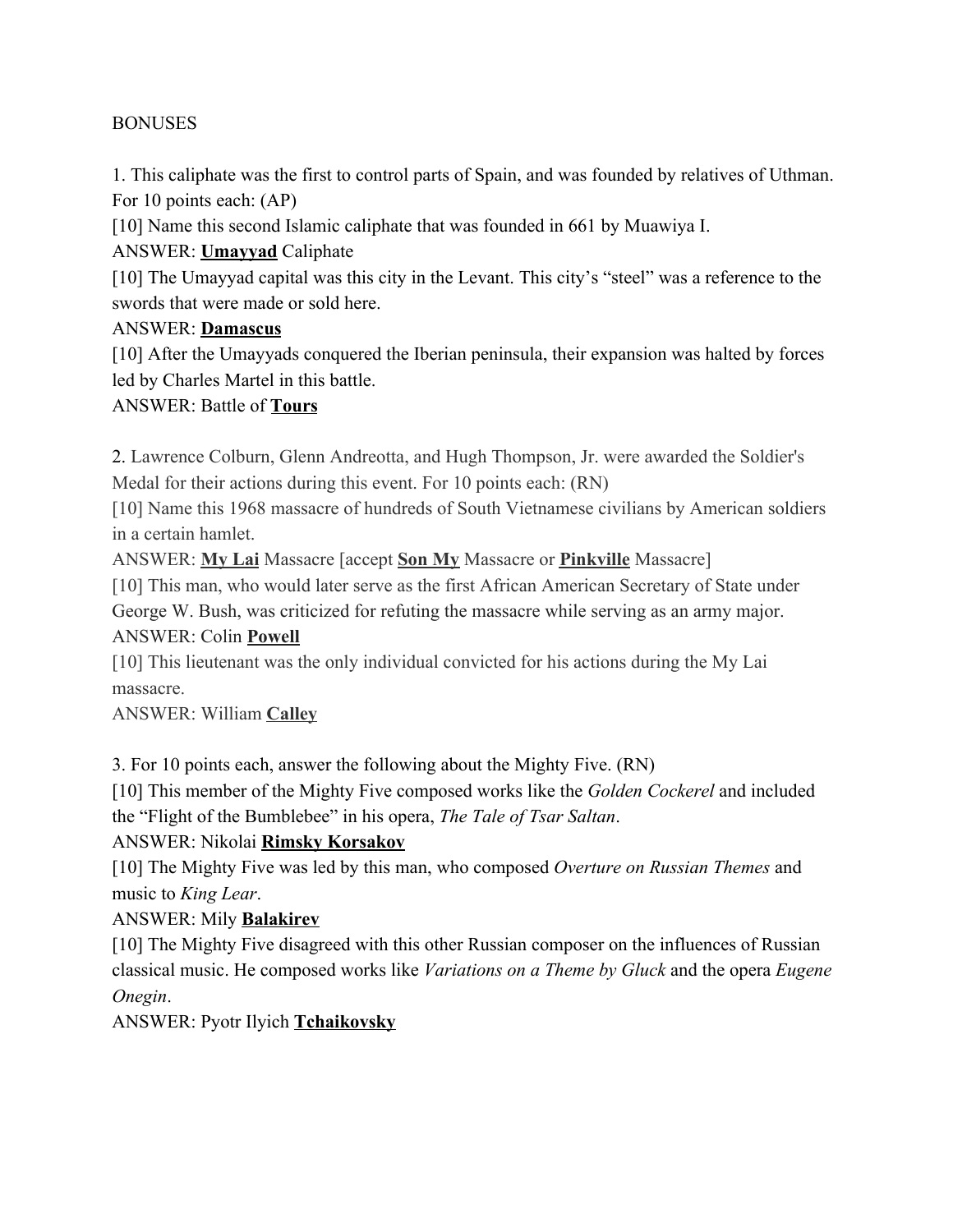4. Animals in this clade possess vestigial hind limbs, and their closest living relative is the hippopotamus. For 10 points each: (MR)

[10] Name this clade of animals that includes dolphins, whales, and porpoises.

### ANSWER: **Cetacea**

[10] Cetacea are divided into Odontoceti, which possess teeth; and Mysticeti, which use this system to filter feed.

### ANSWER: **baleen**

[10] This largest toothed whale is the second deepest diving out of all whale species and often eats giant squid.

### ANSWER: **sperm** whale

5. This author's most famous work opens with the line, "Call me Ishmael." For 10 points each: [10] This author of the American Renaissance's lesser-known works include *Whitejacket,*

### *Redburn, Typee* and *Omoo*.

# ANSWER: Herman **Melville**

[10] In this short story by Melville, the titular character works on Wall Street with Nippers, Turkey and Ginger Nut, and eventually starves to death while answering questions with only the phrase "I would prefer not to."

### ANSWER: "**Bartleby the Scrivener"**

[10] This other Melville short story sees the captain of the whaling ship *Bachelor's Delight* encounter the titular captain of a Spanish slave ship which is adrift.

### ANSWER: "**Benito Cereno"**

6. On July 15, 2018, a television series created by the star of *Borat* and the *Dictator* premiered. For 10 points each: (TG)

[10] Name this satirical Showtime series starring Sacha Baron Cohen.

# ANSWER: *Who Is America?*

[10] Both Congressman Joe Walsh and this former governor of Alaska were critical of Cohen's methods in getting them to participate in the show, claiming he had posed as a disabled veteran. ANSWER: Sarah **Palin**

[10] In the first episode of *Who Is America?,* this senator from Vermont, who ran for President in 2016, was Cohen's first interview.

### ANSWER: Bernie **Sanders**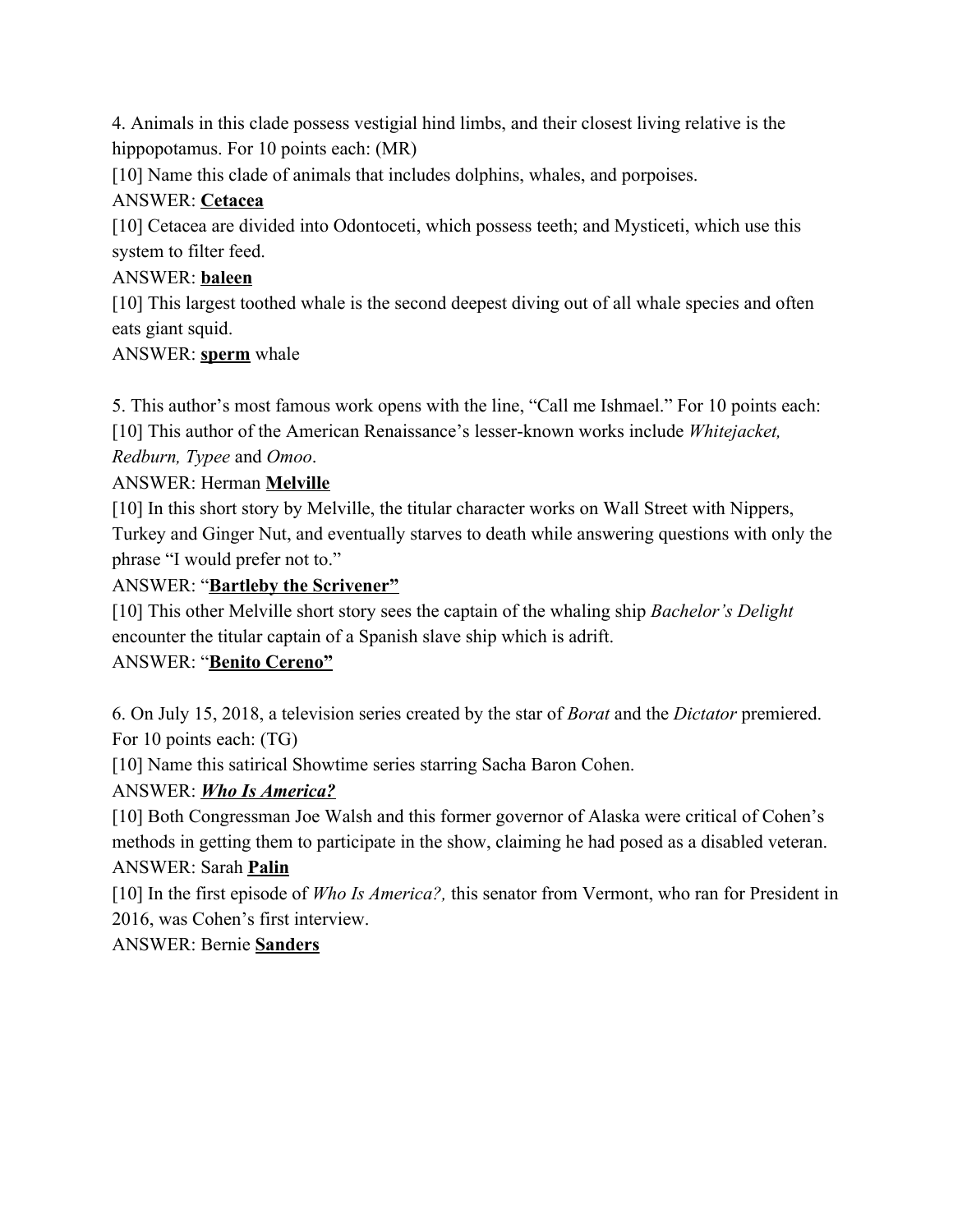7. The deadliest one of these events is believed to have been a 1556 event in Shaanxi, China. For 10 points each: (OK)

[10] Name these natural disasters, which are caused by a release of energy along a fault plane. ANSWER: **earthquake**

[10] Earthquakes can also have man made causes; perhaps the most prominent modern example comes from this process, in which water is used to break rock in order to more efficiently withdraw oil and natural gas.

### ANSWER: **fracking** [or **hydraulic fracturing**]

[10] The most powerful earthquake ever recorded, measured at a 9.5 on the Richter scale, occurred in this country in 1960.

### ANSWER: **Chile**

8. For 10 points each, name these award-winning American film directors. (PB)

[10] This Italian-American director was recommended as an honorary Officer in the Order of the British Empire by Winston Churchill. He is known for 1930s and 40s classics like *Mr. Smith Goes to Washington* and *It's a Wonderful Life*.

### ANSWER: Frank **Capra**

[10] *Gran Torino, The Unforgiven,* and *American Sniper* are among the movies directed by this four-time Academy Award winner.

### ANSWER: Clint **Eastwood**

[10] This man is known for directing the *Godfather* trilogy as well as other award-winning films like *Apocalypse Now*. He is one of six people to win Oscars as a producer, director, and screenwriter.

ANSWER: Francis Ford **Coppola**

9. This author of *Betrayed by Rita Hayworth* wrote another work that was made into a movie starring William Hurt as Molina. For 10 points each: (DD)

[10] Name this Argentinian author of *The Kiss of the Spider Woman.*

# ANSWER: Manuel **Puig**

[10]This other Argentinian wrote of a portal under a staircase that revealed the entire universe in *The Aleph.*

# ANSWER: Jorge Luis **Borges**

[10] Borges also wrote this short story about a Chinese spy who revealed the location of an artillery park by murdering Dr. Albert.

ANSWER: "The **Garden of Forking Paths**"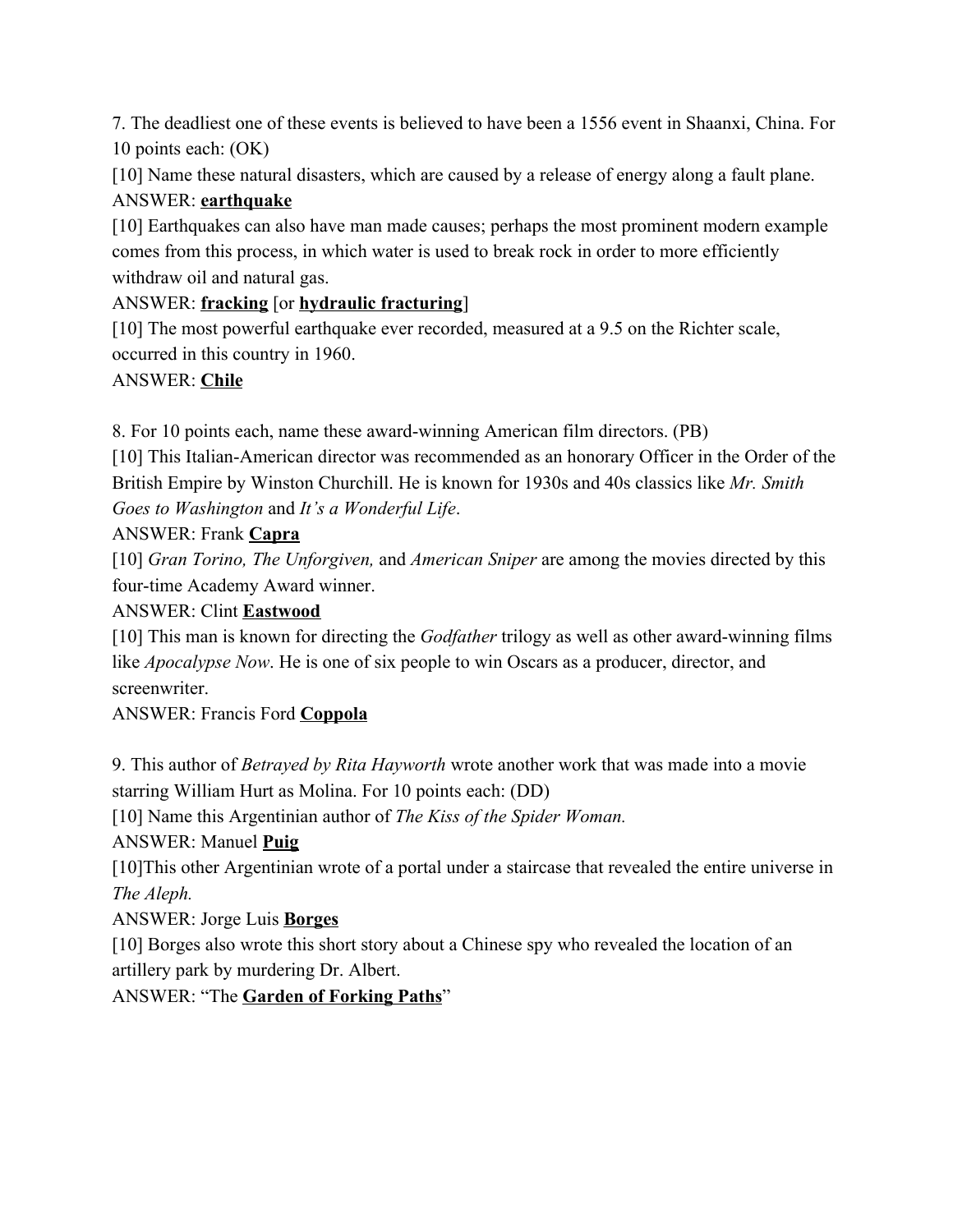10. This region is delineated by the Colorado and Barrancas rivers. For 10 points each: (AP) [10] Name this region which covers the southern portion of South America.

### ANSWER: **Patagonia**

[10] Patagonia was named by this explorer, whose namesake strait lies south of the region. ANSWER: Ferdinand **Magellan**

[10] Patagonia is primarily located within this nation, which claims the nearby Falkland Islands. ANSWER: **Argentina**

11. Americium-241 undergoes this process in smoke detectors. For 10 points each: (MR)

[10] Name this type of radioactive decay in which an isotope emits a helium nucleus.

ANSWER: **Alpha** decay

[10] Uranium-238 undergoes alpha decay and then this specific type of beta decay to form uranium-234.

ANSWER: Beta **minus** [or beta **negative**]

[10] For uranium-238, this value is 4.5 billion years, while for uranium-235, it is 703.8 million years.

# ANSWER: **half-life**

12. One work by this author features Charlotte Heywood and Sidney Parker, although that work was unfinished at her death. For 10 points each: (OK)

[10] This author of *Sanditon* and other unfinished works like *The Watsons* is well-known for completed works like *Pride and Prejudice.*

### ANSWER: Jane **Austen**

[10] *Pride and Prejudice* centers on this family. Their eldest daughter, Jane, marries Mr. Bingley, while Elizabeth marries Mr. Darcy.

# ANSWER: **Bennet**

[10] This work of Austen's was published posthumously and features Anne Elliot reuniting with Frederick Wentworth.

ANSWER: *Persuasion*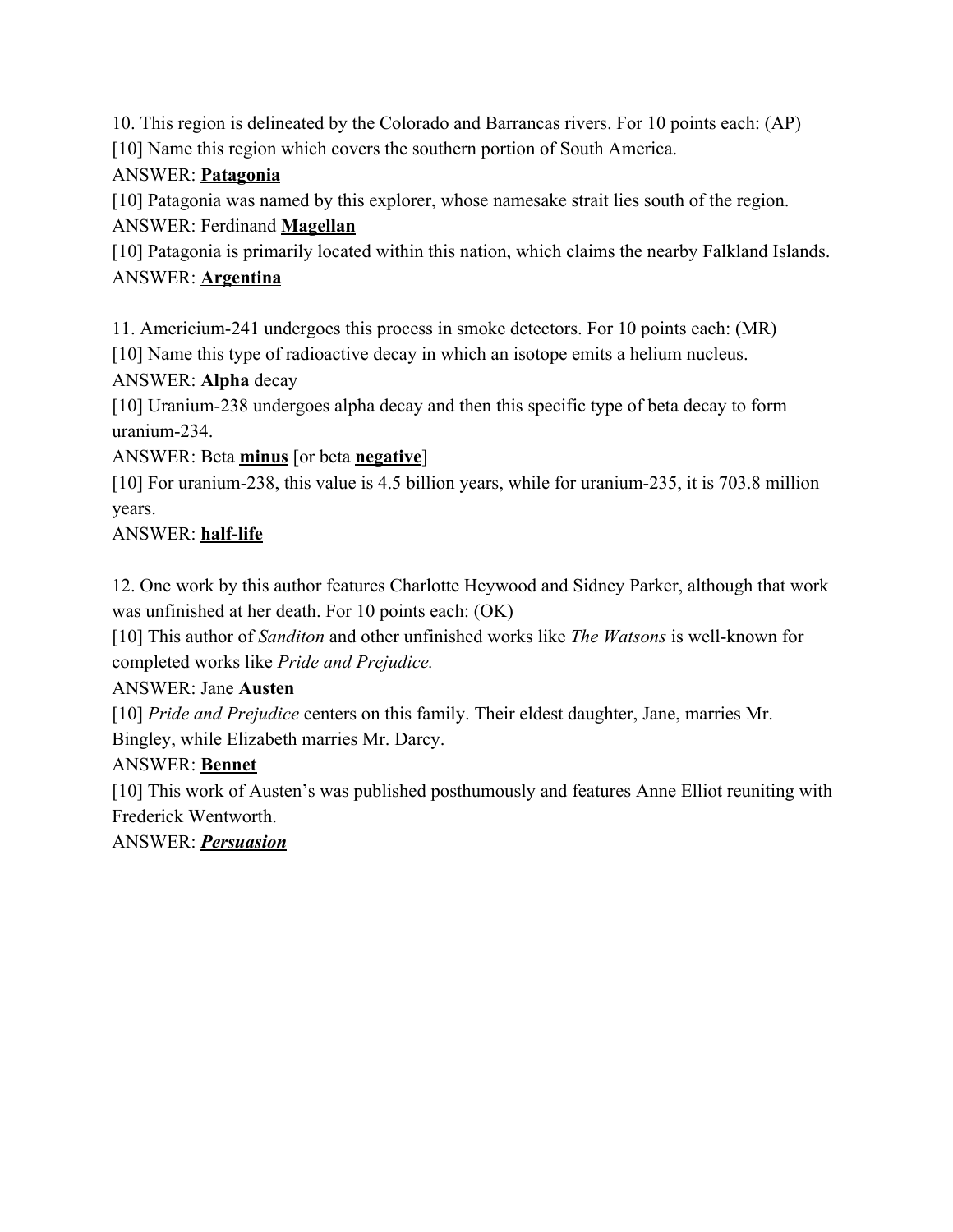13. When investors engage in trade of an asset at a value much higher than the material or intrinsic worth of the commodity, these economic situations occur. For 10 points each: (TG/TR) [10] Name this economic phenomena, examples of which include the British "Railway Mania" and a "dot-com" one.

#### ANSWER: economic **bubble**s

[10] Sir Isaac Newton lost a lot of money due to this bubble that was caused when executives of the namesake company spread rumors inflating the actual worth of the company's trading rights in South America.

#### ANSWER: **South Sea** Bubble

[10] The first bubble is usually considered to involve this flower. A single bulb became worth as much as \$10,000 in its 1630s Dutch craze.

#### ANSWER: Dutch **Tulip** Bulb Mania

14. This artist painted a blue room with yellow furniture in his "Bedroom in Arles." For 10 points each: (MR)

[10] Name this Dutch artist of *Starry Night*.

ANSWER: Vincent **Van Gogh**

[10] Van Gogh was an influential artist of this movement that included Henri Rousseau and Georges Seurat.

ANSWER: **Post-Impressionism** [Do not accept or prompt on "impressionism"] [10] Van Gogh often painted these trees that he found in the garden of his asylum window. He also had a period named after this tree.

ANSWER: **Olive** Trees

15. The Mannerheim Line was a defensive fortification during this conflict in which "Molotov cocktails" were first used. For 10 points each: (RN)

[10] Name this 1939-1940 "seasonal" conflict during which the Soviet Union attempted to invade Finland.

### ANSWER: **Winter War**

[10] The Winter War resulted in the Soviet Union being expelled from this international organization that preceded the United Nations.

### ANSWER: **League of Nations**

[10] Finnish sniper Simo Hayha was given this nickname for registering over 500 kills in the conflict.

### ANSWER: **White Death**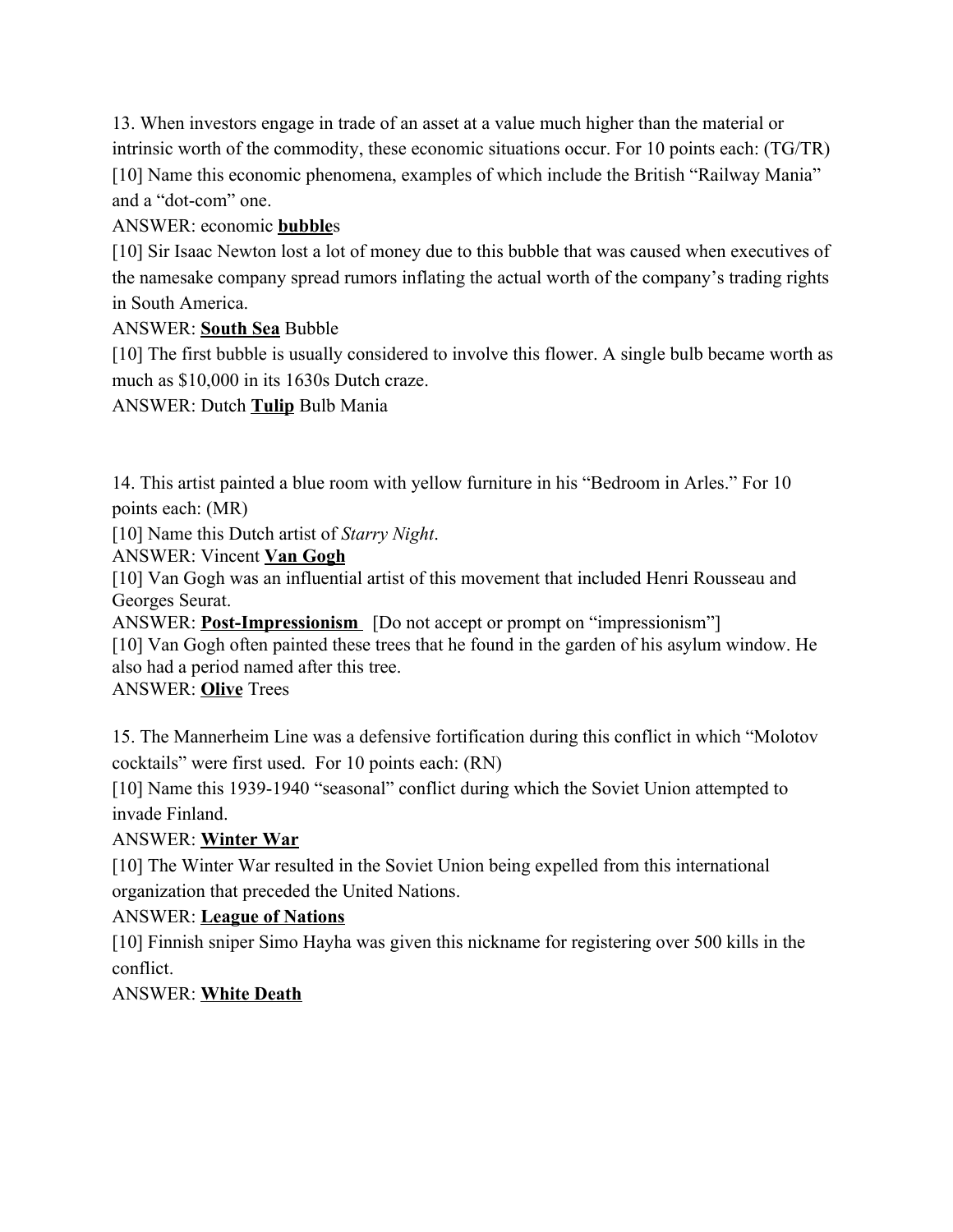16. One reason that two of the major branches of Islam exist is a dispute over how the successor to Muhammad was chosen. For 10 points each: (TG)

[10] This branch of Islam believed that only God could choose the leader of the Muslim faith and that therefore, Ali, a direct descendent of Muhammed, was the rightful heir.

ANSWER: **Shi'a** [accept **Shiites**]

[10] The majority Sunni branch of Islam believed that since Muhammed did not name a successor, this man was rightfully elected as first caliph.

ANSWER: **Abu Bakr** al-Baghdadi

[10] The three main branches of Shia Islam includes Ismailis, Zaidis, and this group that believes that the last Imam will return as the Mahdi and be joined by Jesus to defeat a false Messiah. ANSWER: **Twelvers** [accept **Imammiyah**]

17. For 10 points each, answer the following about these animals in Egyptian mythology: (TG) [10] Bastet began as a desert one but ended up as a domesticated one of these creatures. Ra is depicted as a "Great" one of these in the *Book of the Dead* when he defeated Apep. ANSWER: **Cat**

[10] Wepwawet and Duamutef took this form in Egyptian mythology, but the best known representation of this animal is probably the head of Anubis.

# ANSWER: **Jackal**

[10] A scarlet one of these titles a short story by James Hurst about Brother and Doodle. In Egypt, Thoth is depicted with the head of either a baboon or this animal. ANSWER: **Ibis**

18. Answer these questions about literature relating to the Holocaust, for 10 points each: (OK) [10] This individual kept a diary while in hiding in Amsterdam; it was published by her father after World War II, after she had died of typhus in Bergen-Belsen.

# ANSWER: Anne **Frank**

[10] In this novel by William Styron, it is eventually revealed that the titular figure was forced to decide which of her children would be killed in Auschwitz. It was made into a 1982 film starring Meryl Streep.

# ANSWER: *Sophie's Choice*

[10] This work by Elie Wiesel is among the most famous Holocaust narratives. It describes his experiences in Auschwitz and Buchenwald, and is followed by *Dawn* and *Day.* ANSWER: *Night*